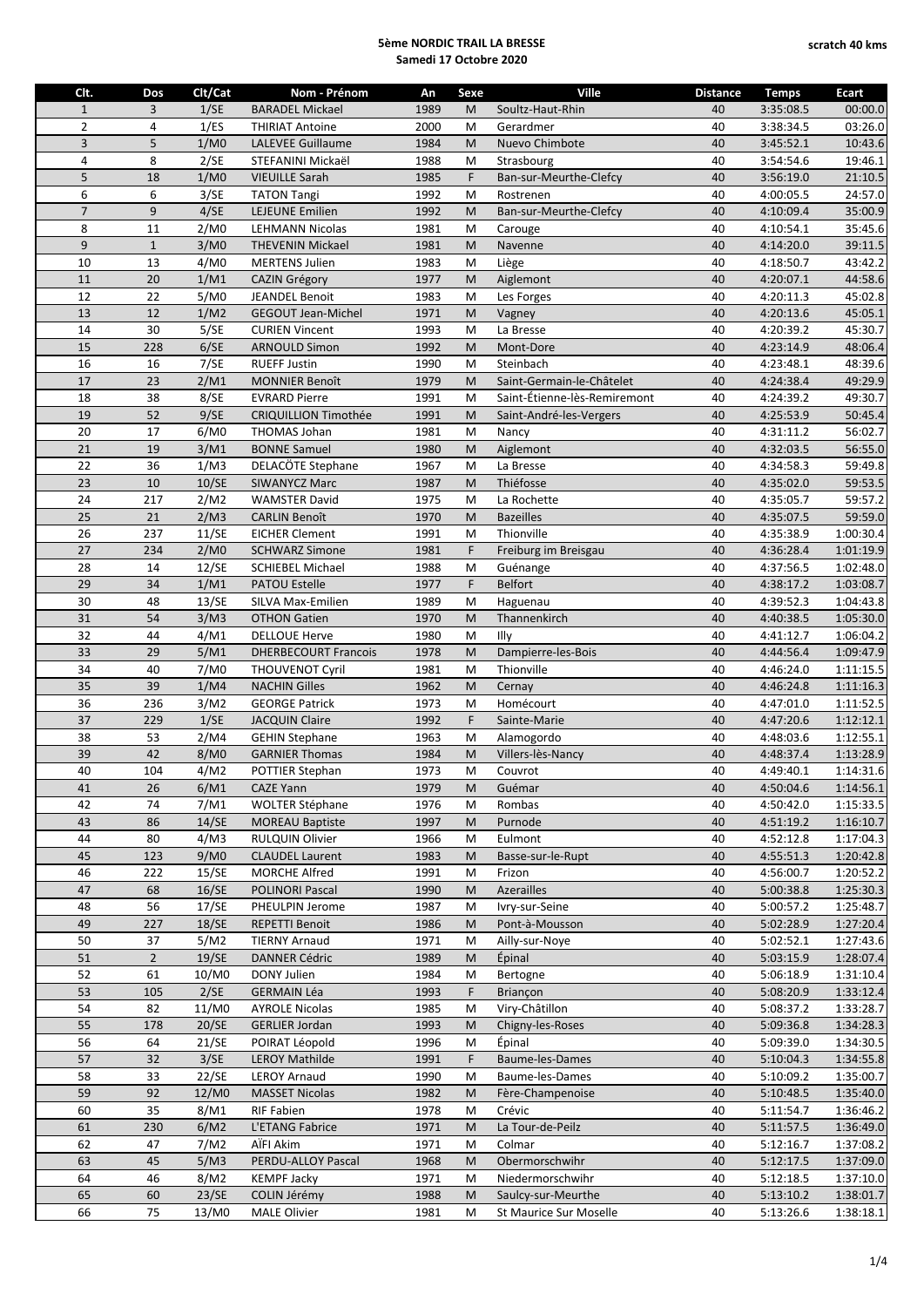| Clt. | Dos            | Clt/Cat           | Nom - Prénom                 | An   | Sexe        | <b>Ville</b>             | <b>Distance</b> | <b>Temps</b> | <b>Ecart</b> |
|------|----------------|-------------------|------------------------------|------|-------------|--------------------------|-----------------|--------------|--------------|
| 67   |                | 9/M2              | <b>TERRASSON Cédric</b>      | 1975 |             |                          |                 | 5:14:41.7    | 1:39:33.2    |
|      | 103            |                   |                              |      | M           | <b>Morvillars</b>        | 40              |              |              |
| 68   | 65             | 1/M2              | <b>COLLENNE Daniele</b>      | 1971 | F           | Nancy                    | 40              | 5:15:51.9    | 1:40:43.4    |
| 69   | 124            | 10/M2             | <b>JEANDEL Laurent</b>       | 1974 | M           | Faucompierre             | 40              | 5:15:54.6    | 1:40:46.1    |
| 70   | 71             | 11/M2             | <b>WATELET Samuel</b>        | 1973 | M           | Rosenau                  | 40              | 5:16:03.1    | 1:40:54.6    |
| 71   | 91             | 9/M1              | <b>ALFONSO Michael</b>       | 1978 | M           | Saint-Jean-sur-Moivre    | 40              | 5:16:25.3    | 1:41:16.8    |
| 72   | 27             | 24/SE             | <b>FOCCROULLE Guillaume</b>  | 1987 | M           | Liège                    | 40              | 5:17:32.9    | 1:42:24.4    |
| 73   | 84             | 3/M4              | <b>MILLET Eric</b>           | 1965 | M           | Osenbach                 | 40              | 5:20:24.3    | 1:45:15.8    |
| 74   |                |                   |                              |      |             |                          |                 |              |              |
|      | 31             | 14/M0             | DE OLIVEIRA Remy             | 1985 | M           | Gérardmer                | 40              | 5:21:59.5    | 1:46:51.0    |
| 75   | 57             | 12/M2             | <b>GALLIOT Guillaume</b>     | 1974 | M           | Marigny-les-Usages       | 40              | 5:22:27.9    | 1:47:19.4    |
| 76   | $\overline{7}$ | 25/SE             | <b>CASSIN Thomas</b>         | 1992 | M           | Eckbolsheim              | 40              | 5:22:53.6    | 1:47:45.1    |
| 77   | 28             | 15/M0             | <b>DELCHAMBRE Nicolas</b>    | 1983 | M           | Aywaille                 | 40              | 5:22:59.1    | 1:47:50.6    |
| 78   | 135            | 16/M0             | <b>FLORIOT Jerome</b>        | 1982 | M           | Vieux-Charmont           | 40              | 5:24:36.1    | 1:49:27.6    |
| 79   | 111            | 6/M3              | <b>GUERRIN Regis</b>         | 1970 | M           | <b>Belfort</b>           | 40              | 5:26:49.1    | 1:51:40.6    |
| 80   | 55             | 7/M3              | <b>AUBRY Patrick</b>         | 1967 | M           | Ormes                    | 40              | 5:27:01.3    | 1:51:52.8    |
|      |                |                   |                              |      |             |                          |                 |              |              |
| 81   | 79             | 10/M1             | <b>STEINER Kevin</b>         | 1979 | M           | Thionville               | 40              | 5:27:22.2    | 1:52:13.7    |
| 82   | 93             | 11/M1             | SATTA Rémy                   | 1980 | M           | Bayard-sur-Marne         | 40              | 5:28:35.0    | 1:53:26.5    |
| 83   | 235            | 13/M2             | <b>SPANGENBERGER Pierre</b>  | 1972 | M           | Thionville               | 40              | 5:29:11.4    | 1:54:02.9    |
| 84   | 50             | 12/M1             | <b>GUIMBERT Julien</b>       | 1978 | M           | Saint-Nabord             | 40              | 5:29:39.9    | 1:54:31.4    |
| 85   | 107            | 17/M0             | <b>MANGIN Damien</b>         | 1981 | M           | Uriménil                 | 40              | 5:30:00.2    | 1:54:51.7    |
| 86   | 58             | 14/M2             | <b>MAREY Nicolas</b>         | 1973 | M           | Strasbourg               | 40              | 5:30:15.9    | 1:55:07.4    |
|      |                |                   |                              |      |             |                          |                 |              |              |
| 87   | 76             | 13/M1             | <b>WEBER Gwenael</b>         | 1976 | M           | Tournes                  | 40              | 5:30:19.2    | 1:55:10.7    |
| 88   | 232            | 15/M2             | <b>FRERE Yannis</b>          | 1972 | M           | Ramonchamp               | 40              | 5:33:30.2    | 1:58:21.7    |
| 89   | 149            | 16/M2             | <b>BLAISE Laurent</b>        | 1975 | M           | Méréville                | 40              | 5:35:03.1    | 1:59:54.6    |
| 90   | 233            | 17/M2             | <b>QUEIROZ Marc</b>          | 1975 | M           | Pouxeux                  | 40              | 5:35:33.8    | 2:00:25.3    |
| 91   | 70             | 18/M0             | <b>BERTRO Cyrille</b>        | 1985 | M           | Neuville-en-Ferrain      | 40              | 5:35:49.3    | 2:00:40.8    |
| 92   | 106            | 26/SE             | <b>CORDA Julien</b>          | 1991 | M           | Lunéville                | 40              | 5:36:03.1    | 2:00:54.6    |
| 93   |                |                   | PIRON Frédéric               |      |             |                          |                 |              |              |
|      | 218            | 8/M3              |                              | 1969 | M           | Amay                     | 40              | 5:36:12.2    | 2:01:03.7    |
| 94   | 67             | 14/M1             | <b>BENZADA Boris</b>         | 1978 | M           | Remiremont               | 40              | 5:36:48.9    | 2:01:40.4    |
| 95   | 99             | 19/M <sub>0</sub> | VILLAUMÉ Sébastien           | 1982 | M           | Tendon                   | 40              | 5:36:51.2    | 2:01:42.7    |
| 96   | 98             | 27/SE             | MININGER Julien              | 1987 | M           | Mulhouse                 | 40              | 5:36:52.6    | 2:01:44.1    |
| 97   | 49             | 15/M1             | <b>ESPOSITO Raphael</b>      | 1977 | M           | Pulligny                 | 40              | 5:37:04.2    | 2:01:55.7    |
| 98   | 83             | 1/M5              | <b>LOPES Carlos</b>          | 1957 | M           | Raon-l'Étape             | 40              | 5:38:01.9    | 2:02:53.4    |
| 99   | 153            | 20/M0             | <b>MERCIER Fabrice</b>       | 1982 | M           | Gérardmer                | 40              | 5:38:18.6    | 2:03:10.1    |
|      |                |                   |                              |      |             |                          |                 |              |              |
| 100  | 25             | 21/M0             | ROUSSEL Julien               | 1985 | M           | Golbey                   | 40              | 5:38:50.0    | 2:03:41.5    |
| 101  | 116            | 9/M3              | <b>BOESINGER Christian</b>   | 1969 | M           | Batzendorf               | 40              | 5:40:14.2    | 2:05:05.7    |
| 102  | 115            | 18/M2             | <b>BOULOIS Cedric</b>        | 1975 | M           | Sélestat                 | 40              | 5:40:16.4    | 2:05:07.9    |
| 103  | 151            | 28/SE             | <b>NARGUET Guillaume</b>     | 1986 | M           | Lunéville                | 40              | 5:40:28.6    | 2:05:20.1    |
| 104  | 126            | 29/SE             | NIERENGARTEN Yann            | 1991 | M           | Soucht                   | 40              | 5:40:43.7    | 2:05:35.2    |
| 105  | 163            | 2/M1              | <b>LAMBERT Sabrina</b>       | 1980 | $\mathsf F$ | Vaux-sur-Sûre            | 40              | 5:40:57.8    | 2:05:49.3    |
|      |                | 16/M1             |                              |      |             |                          |                 |              |              |
| 106  | 102            |                   | <b>TOTEMS Eric</b>           | 1979 | M           | Méziré                   | 40              | 5:41:03.9    | 2:05:55.4    |
| 107  | 122            | 10/M3             | <b>VAXELAIRE Michel</b>      | 1969 | M           | Saulxures-sur-Moselotte  | 40              | 5:41:07.9    | 2:05:59.4    |
| 108  | 225            | 4/SE              | <b>SCHMITZ Pauline</b>       | 1993 | F           | Hunawihr                 | 40              | 5:41:20.5    | 2:06:12.0    |
| 109  | 69             | 5/SE              | <b>SAVIANA Julie</b>         | 1991 | F           | <b>Azerailles</b>        | 40              | 5:42:02.3    | 2:06:53.8    |
| 110  | 125            | 19/M2             | <b>LECOMTE Nicolas</b>       | 1973 | M           | Tendon                   | 40              | 5:42:19.6    | 2:07:11.1    |
| 111  | 63             | 30/SE             | <b>BARET Anthony</b>         | 1996 | M           | <b>Bult</b>              | 40              | 5:42:27.9    | 2:07:19.4    |
| 112  | 150            | 22/M0             | <b>LABRIET Alexandre</b>     |      | M           |                          |                 |              |              |
|      |                |                   |                              | 1983 |             | Chaligny                 | 40              | 5:42:29.4    | 2:07:20.9    |
| 113  | 205            | 23/M0             | <b>PETIT Serge</b>           | 1983 | M           | Andenne                  | 40              | 5:44:25.5    | 2:09:17.0    |
| 114  | 158            | 24/M0             | <b>LABBE Nicolas</b>         | 1981 | M           | Hettange-Grande          | 40              | 5:44:51.1    | 2:09:42.6    |
| 115  | 72             | 3/M1              | <b>CUVELIER Aurore</b>       | 1978 | F           | Neuville-en-Ferrain      | 40              | 5:45:10.8    | 2:10:02.3    |
| 116  | 208            | 31/SE             | <b>THOMAS Fourguet</b>       | 1986 | M           | Epfig                    | 40              | 5:45:37.4    | 2:10:28.9    |
| 117  | 78             | 20/M2             | ROULET Christophe            | 1974 | M           | Villers-Semeuse          | 40              | 5:45:43.4    | 2:10:34.9    |
| 118  | 165            | 4/M4              | <b>BÉGLÉ Laurent</b>         | 1964 | M           | Bois-de-Haye             | 40              | 5:45:54.1    | 2:10:45.6    |
|      |                |                   |                              |      |             |                          |                 |              |              |
| 119  | $77$           | 21/M2             | RICHALOT Nicolas             | 1975 | M           | Charleville-Mézières     | 40              | 5:45:57.6    | 2:10:49.1    |
| 120  | 121            | 32/SE             | RIBEIRO Alexandre            | 1988 | M           | Saulxures-lès-Nancy      | 40              | 5:46:21.8    | 2:11:13.3    |
| 121  | 120            | 22/M2             | <b>KIEKEN David</b>          | 1973 | M           | Eurville-Bienville       | 40              | 5:46:25.4    | 2:11:16.9    |
| 122  | 119            | 5/M4              | <b>BASQUIN Richard</b>       | 1962 | M           | <b>Blies-Guersviller</b> | 40              | 5:46:32.3    | 2:11:23.8    |
| 123  | 148            | 25/M0             | <b>FRANCQ Julien</b>         | 1984 | M           | Holnon                   | 40              | 5:46:52.4    | 2:11:43.9    |
| 124  | 137            | 26/M0             | <b>DARUT Geoffrey</b>        | 1984 | M           | Auxelles-Bas             | 40              | 5:47:25.4    | 2:12:16.9    |
|      |                |                   |                              |      |             |                          |                 |              |              |
| 125  | 154            | 6/SE              | <b>CARVALHOSA Marylise</b>   | 1991 | F           | Pont-à-Mousson           | 40              | 5:47:36.7    | 2:12:28.2    |
| 126  | 190            | 23/M2             | WITTIG William               | 1971 | M           | Hirtzfelden              | 40              | 5:48:58.7    | 2:13:50.2    |
| 127  | 132            | 27/M0             | <b>MANGIN Pierre</b>         | 1981 | M           | Renauvoid                | 40              | 5:49:22.0    | 2:14:13.5    |
| 128  | 96             | 28/M0             | <b>DAUBENTON Maxime</b>      | 1983 | M           | Laon                     | 40              | 5:52:13.3    | 2:17:04.8    |
| 129  | 144            | 6/M4              | <b>NOEL Fabrice</b>          | 1965 | M           | Gérardmer                | 40              | 5:52:38.3    | 2:17:29.8    |
| 130  | 156            | 33/SE             | <b>BOUABDALLAH Alexandre</b> | 1986 | M           | Raon-l'Étape             | 40              | 5:53:42.6    | 2:18:34.1    |
|      |                |                   |                              |      |             |                          |                 |              |              |
| 131  | 87             | 24/M2             | <b>CELOIU Manuel</b>         | 1974 | M           | Bertrange                | 40              | 5:54:42.5    | 2:19:34.0    |
| 132  | 145            | 29/M0             | MARTOYAN Tigran              | 1981 | M           | Laxou                    | 40              | 5:54:53.2    | 2:19:44.7    |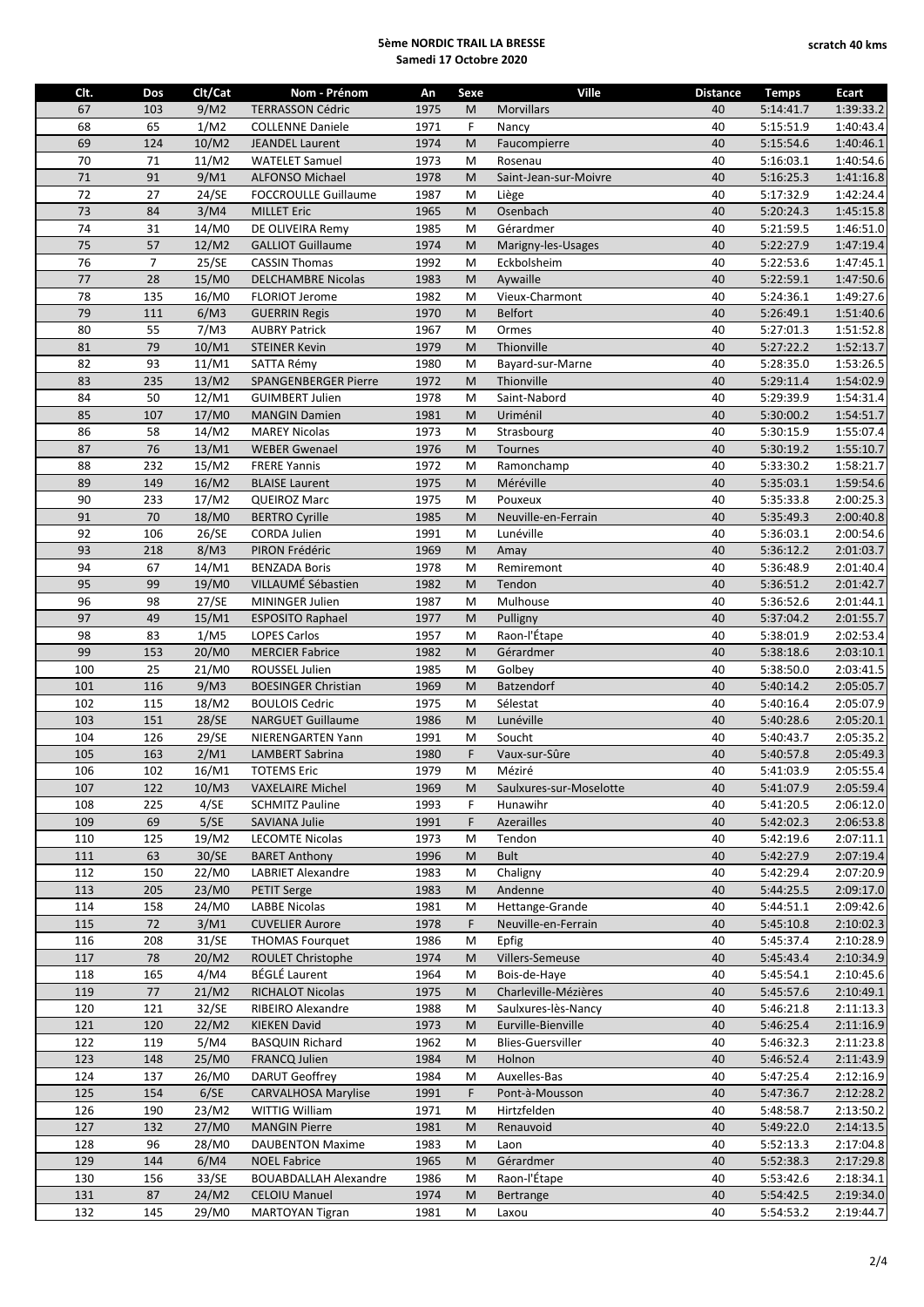| Clt.<br>Clt/Cat<br>Ville<br>Nom - Prénom<br>An<br>Sexe<br><b>LAROUSSE Ludovic</b><br>133<br>133<br>17/M1<br>1977<br>M<br>Cerny<br>134<br>24<br>11/M3<br>1970<br>Sélestat<br>RITZENTHALER Christophe<br>M<br>135<br>173<br>25/M2<br><b>THIERRY Christophe</b><br>1974<br>M<br>Riaucourt<br>136<br>226<br>30/M0<br>1983<br>Lunéville<br>PINHEIRO Vincent<br>M<br>137<br>177<br>18/M1<br><b>FREMIOT Sébastien</b><br>1978<br>M<br>Le Tholy<br>138<br>66<br>19/M1<br>1978<br>M<br>ALLEGAERT Frédéric<br>Mouscron<br>1952<br>139<br>127<br>1/M6<br>M<br><b>Buhl</b><br><b>CANTUS Michel</b><br>140<br>138<br>12/M3<br>1968<br>Chèvremont<br><b>VOILLAUME Fabrice</b><br>M<br>141<br>162<br>31/M0<br>1984<br><b>VAGUET Cédric</b><br>M<br><b>Bastogne</b><br>142<br>32/M0<br>175<br><b>BAUER Franck</b><br>1983<br>M<br>Lembach<br>143<br>34/SE<br>118<br><b>DROGUET Bastien</b><br>1989<br>M<br>La Bresse<br>144<br>113<br>2/M5<br>1960<br>Dombasle-sur-Meurthe<br><b>MALARDE Michel</b><br>M<br>145<br>117<br>13/M3<br>1966<br><b>CHEVALLEY Luc</b><br>M<br>Rupt-sur-Moselle<br>146<br>188<br>F<br>2/M2<br>1972<br><b>BORDE Corinne</b><br>Dieue-sur-Meuse<br>147<br>26/M2<br>189<br><b>COUROUVE Vincent</b><br>1972<br>M<br>Dieue-sur-Meuse<br>148<br>170<br>35/SE<br><b>FLEURETTE Nicolas</b><br>1987<br>M<br>La Bresse<br>3/M5<br>Méziré<br>149<br>152<br>VILLAUMIE André<br>1958<br>M<br>150<br>112<br>27/M2<br>1973<br>Saint-Étienne-lès-Remiremont<br><b>TISSERAND Christophe</b><br>M<br>F<br>151<br>140<br>3/M0<br><b>KIEFER Claire</b><br>1982<br><b>Bischwiller</b><br>152<br>139<br>14/M3<br><b>AMOUROUX Alain</b><br>1967<br>M<br>Bischwiller<br>153<br>2/ES<br>128<br><b>MICLO Paulin</b><br>1999<br>M<br>Orbey<br>154<br>36/SE<br>134<br>FLEUROT Jeremy<br>1987<br>M<br>Arches<br>155<br>88<br>M<br>33/M0<br><b>BEVILLARD Guillaume</b><br>1983<br>156<br>59<br>7/M4<br>PLEUTIN André<br>1961<br>M<br>Juvisy-sur-Orge<br>157<br>51<br>3/M2<br>F<br>1972<br><b>GANDNER Laurence</b><br>Bernardvillé<br>158<br>129<br>15/M3<br>1970<br>MICLO Christian<br>M<br>Orbey<br>159<br>100<br>37/SE<br>1989<br><b>SIMON Hugo</b><br>M<br>Rungis<br>38/SE<br>160<br>231<br>DIDIER Jérémy<br>1988<br>M<br>Raucourt-et-Flaba<br>20/M1<br>161<br>62<br>WALT Jérémy<br>1978<br>M<br>Betschdorf<br>162<br>89<br>34/M0<br><b>MANTELLI Denis</b><br>1983<br>M<br><b>Bruyères</b><br>163<br>109<br>21/M1<br>1976<br>M<br>Walbourg<br><b>BARDOL Olivier</b><br>164<br>157<br>8/M4<br>1964<br><b>CASTELLANE Yves</b><br>M<br>Heillecourt<br>165<br>201<br>22/M1<br>1980<br>Courcelles-sur-Nied<br><b>CORBOLIN Xavier</b><br>M<br>166<br>90<br>28/M2<br>VANSON Jean-Paul<br>1973<br>M<br>Rupt-sur-Moselle<br>167<br>F<br>146<br>4/M1<br><b>MARTINEZ Lison</b><br>1977<br>Nancy<br>168<br>147<br>16/M3<br><b>FEGLI Marc</b><br>1969<br>M<br>Xonrupt-Longemer<br>169<br>216<br>23/M1<br>1977<br><b>CAPARROS Benoit</b><br>M<br><b>Épinal</b><br>2/M6<br><b>CERF Gilles</b><br>Vivaise<br>170<br>130<br>1954<br>M<br>171<br>214<br>35/M0<br>1982<br><b>ORTS Matthieu</b><br>M<br>La Bresse | <b>Distance</b><br><b>Temps</b><br>40<br>5:54:57.4<br>40<br>5:55:08.4<br>40<br>5:56:13.1<br>40<br>5:56:36.6<br>40<br>5:56:57.3<br>40<br>5:57:32.2<br>40<br>5:57:58.3<br>40<br>5:58:11.1<br>40<br>5:58:38.5<br>40<br>5:59:17.2 | Ecart<br>2:19:48.9<br>2:19:59.9<br>2:21:04.6<br>2:21:28.1<br>2:21:48.8<br>2:22:23.7<br>2:22:49.8<br>2:23:02.6<br>2:23:30.0 |
|-----------------------------------------------------------------------------------------------------------------------------------------------------------------------------------------------------------------------------------------------------------------------------------------------------------------------------------------------------------------------------------------------------------------------------------------------------------------------------------------------------------------------------------------------------------------------------------------------------------------------------------------------------------------------------------------------------------------------------------------------------------------------------------------------------------------------------------------------------------------------------------------------------------------------------------------------------------------------------------------------------------------------------------------------------------------------------------------------------------------------------------------------------------------------------------------------------------------------------------------------------------------------------------------------------------------------------------------------------------------------------------------------------------------------------------------------------------------------------------------------------------------------------------------------------------------------------------------------------------------------------------------------------------------------------------------------------------------------------------------------------------------------------------------------------------------------------------------------------------------------------------------------------------------------------------------------------------------------------------------------------------------------------------------------------------------------------------------------------------------------------------------------------------------------------------------------------------------------------------------------------------------------------------------------------------------------------------------------------------------------------------------------------------------------------------------------------------------------------------------------------------------------------------------------------------------------------------------------------------------------------------------------------------------------------------------------------------------------------------------------------------------------------------------------------------------------------------------------------------------------------------------------------------------------------------------------------------------------------------------------------------------------------------------------------------------------------|-------------------------------------------------------------------------------------------------------------------------------------------------------------------------------------------------------------------------------|----------------------------------------------------------------------------------------------------------------------------|
|                                                                                                                                                                                                                                                                                                                                                                                                                                                                                                                                                                                                                                                                                                                                                                                                                                                                                                                                                                                                                                                                                                                                                                                                                                                                                                                                                                                                                                                                                                                                                                                                                                                                                                                                                                                                                                                                                                                                                                                                                                                                                                                                                                                                                                                                                                                                                                                                                                                                                                                                                                                                                                                                                                                                                                                                                                                                                                                                                                                                                                                                             |                                                                                                                                                                                                                               |                                                                                                                            |
|                                                                                                                                                                                                                                                                                                                                                                                                                                                                                                                                                                                                                                                                                                                                                                                                                                                                                                                                                                                                                                                                                                                                                                                                                                                                                                                                                                                                                                                                                                                                                                                                                                                                                                                                                                                                                                                                                                                                                                                                                                                                                                                                                                                                                                                                                                                                                                                                                                                                                                                                                                                                                                                                                                                                                                                                                                                                                                                                                                                                                                                                             |                                                                                                                                                                                                                               |                                                                                                                            |
|                                                                                                                                                                                                                                                                                                                                                                                                                                                                                                                                                                                                                                                                                                                                                                                                                                                                                                                                                                                                                                                                                                                                                                                                                                                                                                                                                                                                                                                                                                                                                                                                                                                                                                                                                                                                                                                                                                                                                                                                                                                                                                                                                                                                                                                                                                                                                                                                                                                                                                                                                                                                                                                                                                                                                                                                                                                                                                                                                                                                                                                                             |                                                                                                                                                                                                                               |                                                                                                                            |
|                                                                                                                                                                                                                                                                                                                                                                                                                                                                                                                                                                                                                                                                                                                                                                                                                                                                                                                                                                                                                                                                                                                                                                                                                                                                                                                                                                                                                                                                                                                                                                                                                                                                                                                                                                                                                                                                                                                                                                                                                                                                                                                                                                                                                                                                                                                                                                                                                                                                                                                                                                                                                                                                                                                                                                                                                                                                                                                                                                                                                                                                             |                                                                                                                                                                                                                               |                                                                                                                            |
|                                                                                                                                                                                                                                                                                                                                                                                                                                                                                                                                                                                                                                                                                                                                                                                                                                                                                                                                                                                                                                                                                                                                                                                                                                                                                                                                                                                                                                                                                                                                                                                                                                                                                                                                                                                                                                                                                                                                                                                                                                                                                                                                                                                                                                                                                                                                                                                                                                                                                                                                                                                                                                                                                                                                                                                                                                                                                                                                                                                                                                                                             |                                                                                                                                                                                                                               |                                                                                                                            |
|                                                                                                                                                                                                                                                                                                                                                                                                                                                                                                                                                                                                                                                                                                                                                                                                                                                                                                                                                                                                                                                                                                                                                                                                                                                                                                                                                                                                                                                                                                                                                                                                                                                                                                                                                                                                                                                                                                                                                                                                                                                                                                                                                                                                                                                                                                                                                                                                                                                                                                                                                                                                                                                                                                                                                                                                                                                                                                                                                                                                                                                                             |                                                                                                                                                                                                                               |                                                                                                                            |
|                                                                                                                                                                                                                                                                                                                                                                                                                                                                                                                                                                                                                                                                                                                                                                                                                                                                                                                                                                                                                                                                                                                                                                                                                                                                                                                                                                                                                                                                                                                                                                                                                                                                                                                                                                                                                                                                                                                                                                                                                                                                                                                                                                                                                                                                                                                                                                                                                                                                                                                                                                                                                                                                                                                                                                                                                                                                                                                                                                                                                                                                             |                                                                                                                                                                                                                               |                                                                                                                            |
|                                                                                                                                                                                                                                                                                                                                                                                                                                                                                                                                                                                                                                                                                                                                                                                                                                                                                                                                                                                                                                                                                                                                                                                                                                                                                                                                                                                                                                                                                                                                                                                                                                                                                                                                                                                                                                                                                                                                                                                                                                                                                                                                                                                                                                                                                                                                                                                                                                                                                                                                                                                                                                                                                                                                                                                                                                                                                                                                                                                                                                                                             |                                                                                                                                                                                                                               |                                                                                                                            |
|                                                                                                                                                                                                                                                                                                                                                                                                                                                                                                                                                                                                                                                                                                                                                                                                                                                                                                                                                                                                                                                                                                                                                                                                                                                                                                                                                                                                                                                                                                                                                                                                                                                                                                                                                                                                                                                                                                                                                                                                                                                                                                                                                                                                                                                                                                                                                                                                                                                                                                                                                                                                                                                                                                                                                                                                                                                                                                                                                                                                                                                                             |                                                                                                                                                                                                                               |                                                                                                                            |
|                                                                                                                                                                                                                                                                                                                                                                                                                                                                                                                                                                                                                                                                                                                                                                                                                                                                                                                                                                                                                                                                                                                                                                                                                                                                                                                                                                                                                                                                                                                                                                                                                                                                                                                                                                                                                                                                                                                                                                                                                                                                                                                                                                                                                                                                                                                                                                                                                                                                                                                                                                                                                                                                                                                                                                                                                                                                                                                                                                                                                                                                             |                                                                                                                                                                                                                               | 2:24:08.7                                                                                                                  |
|                                                                                                                                                                                                                                                                                                                                                                                                                                                                                                                                                                                                                                                                                                                                                                                                                                                                                                                                                                                                                                                                                                                                                                                                                                                                                                                                                                                                                                                                                                                                                                                                                                                                                                                                                                                                                                                                                                                                                                                                                                                                                                                                                                                                                                                                                                                                                                                                                                                                                                                                                                                                                                                                                                                                                                                                                                                                                                                                                                                                                                                                             | 40<br>6:00:08.3                                                                                                                                                                                                               | 2:24:59.8                                                                                                                  |
|                                                                                                                                                                                                                                                                                                                                                                                                                                                                                                                                                                                                                                                                                                                                                                                                                                                                                                                                                                                                                                                                                                                                                                                                                                                                                                                                                                                                                                                                                                                                                                                                                                                                                                                                                                                                                                                                                                                                                                                                                                                                                                                                                                                                                                                                                                                                                                                                                                                                                                                                                                                                                                                                                                                                                                                                                                                                                                                                                                                                                                                                             | 40<br>6:01:03.6                                                                                                                                                                                                               | 2:25:55.1                                                                                                                  |
|                                                                                                                                                                                                                                                                                                                                                                                                                                                                                                                                                                                                                                                                                                                                                                                                                                                                                                                                                                                                                                                                                                                                                                                                                                                                                                                                                                                                                                                                                                                                                                                                                                                                                                                                                                                                                                                                                                                                                                                                                                                                                                                                                                                                                                                                                                                                                                                                                                                                                                                                                                                                                                                                                                                                                                                                                                                                                                                                                                                                                                                                             | 40<br>6:02:05.2                                                                                                                                                                                                               | 2:26:56.7                                                                                                                  |
|                                                                                                                                                                                                                                                                                                                                                                                                                                                                                                                                                                                                                                                                                                                                                                                                                                                                                                                                                                                                                                                                                                                                                                                                                                                                                                                                                                                                                                                                                                                                                                                                                                                                                                                                                                                                                                                                                                                                                                                                                                                                                                                                                                                                                                                                                                                                                                                                                                                                                                                                                                                                                                                                                                                                                                                                                                                                                                                                                                                                                                                                             | 40<br>6:02:26.0                                                                                                                                                                                                               | 2:27:17.5                                                                                                                  |
|                                                                                                                                                                                                                                                                                                                                                                                                                                                                                                                                                                                                                                                                                                                                                                                                                                                                                                                                                                                                                                                                                                                                                                                                                                                                                                                                                                                                                                                                                                                                                                                                                                                                                                                                                                                                                                                                                                                                                                                                                                                                                                                                                                                                                                                                                                                                                                                                                                                                                                                                                                                                                                                                                                                                                                                                                                                                                                                                                                                                                                                                             | 40<br>6:02:27.3                                                                                                                                                                                                               | 2:27:18.8                                                                                                                  |
|                                                                                                                                                                                                                                                                                                                                                                                                                                                                                                                                                                                                                                                                                                                                                                                                                                                                                                                                                                                                                                                                                                                                                                                                                                                                                                                                                                                                                                                                                                                                                                                                                                                                                                                                                                                                                                                                                                                                                                                                                                                                                                                                                                                                                                                                                                                                                                                                                                                                                                                                                                                                                                                                                                                                                                                                                                                                                                                                                                                                                                                                             | 40<br>6:02:49.1                                                                                                                                                                                                               | 2:27:40.6                                                                                                                  |
|                                                                                                                                                                                                                                                                                                                                                                                                                                                                                                                                                                                                                                                                                                                                                                                                                                                                                                                                                                                                                                                                                                                                                                                                                                                                                                                                                                                                                                                                                                                                                                                                                                                                                                                                                                                                                                                                                                                                                                                                                                                                                                                                                                                                                                                                                                                                                                                                                                                                                                                                                                                                                                                                                                                                                                                                                                                                                                                                                                                                                                                                             | 40<br>6:03:43.4                                                                                                                                                                                                               | 2:28:34.9                                                                                                                  |
|                                                                                                                                                                                                                                                                                                                                                                                                                                                                                                                                                                                                                                                                                                                                                                                                                                                                                                                                                                                                                                                                                                                                                                                                                                                                                                                                                                                                                                                                                                                                                                                                                                                                                                                                                                                                                                                                                                                                                                                                                                                                                                                                                                                                                                                                                                                                                                                                                                                                                                                                                                                                                                                                                                                                                                                                                                                                                                                                                                                                                                                                             | 40<br>6:07:27.5                                                                                                                                                                                                               | 2:32:19.0                                                                                                                  |
|                                                                                                                                                                                                                                                                                                                                                                                                                                                                                                                                                                                                                                                                                                                                                                                                                                                                                                                                                                                                                                                                                                                                                                                                                                                                                                                                                                                                                                                                                                                                                                                                                                                                                                                                                                                                                                                                                                                                                                                                                                                                                                                                                                                                                                                                                                                                                                                                                                                                                                                                                                                                                                                                                                                                                                                                                                                                                                                                                                                                                                                                             | 40                                                                                                                                                                                                                            | 2:33:21.9                                                                                                                  |
|                                                                                                                                                                                                                                                                                                                                                                                                                                                                                                                                                                                                                                                                                                                                                                                                                                                                                                                                                                                                                                                                                                                                                                                                                                                                                                                                                                                                                                                                                                                                                                                                                                                                                                                                                                                                                                                                                                                                                                                                                                                                                                                                                                                                                                                                                                                                                                                                                                                                                                                                                                                                                                                                                                                                                                                                                                                                                                                                                                                                                                                                             | 6:08:30.4<br>40<br>6:08:31.7                                                                                                                                                                                                  | 2:33:23.2                                                                                                                  |
|                                                                                                                                                                                                                                                                                                                                                                                                                                                                                                                                                                                                                                                                                                                                                                                                                                                                                                                                                                                                                                                                                                                                                                                                                                                                                                                                                                                                                                                                                                                                                                                                                                                                                                                                                                                                                                                                                                                                                                                                                                                                                                                                                                                                                                                                                                                                                                                                                                                                                                                                                                                                                                                                                                                                                                                                                                                                                                                                                                                                                                                                             |                                                                                                                                                                                                                               |                                                                                                                            |
|                                                                                                                                                                                                                                                                                                                                                                                                                                                                                                                                                                                                                                                                                                                                                                                                                                                                                                                                                                                                                                                                                                                                                                                                                                                                                                                                                                                                                                                                                                                                                                                                                                                                                                                                                                                                                                                                                                                                                                                                                                                                                                                                                                                                                                                                                                                                                                                                                                                                                                                                                                                                                                                                                                                                                                                                                                                                                                                                                                                                                                                                             | 40<br>6:10:09.3                                                                                                                                                                                                               | 2:35:00.8                                                                                                                  |
|                                                                                                                                                                                                                                                                                                                                                                                                                                                                                                                                                                                                                                                                                                                                                                                                                                                                                                                                                                                                                                                                                                                                                                                                                                                                                                                                                                                                                                                                                                                                                                                                                                                                                                                                                                                                                                                                                                                                                                                                                                                                                                                                                                                                                                                                                                                                                                                                                                                                                                                                                                                                                                                                                                                                                                                                                                                                                                                                                                                                                                                                             | 40<br>6:10:58.3                                                                                                                                                                                                               | 2:35:49.8                                                                                                                  |
|                                                                                                                                                                                                                                                                                                                                                                                                                                                                                                                                                                                                                                                                                                                                                                                                                                                                                                                                                                                                                                                                                                                                                                                                                                                                                                                                                                                                                                                                                                                                                                                                                                                                                                                                                                                                                                                                                                                                                                                                                                                                                                                                                                                                                                                                                                                                                                                                                                                                                                                                                                                                                                                                                                                                                                                                                                                                                                                                                                                                                                                                             | 40<br>6:11:09.7                                                                                                                                                                                                               | 2:36:01.2                                                                                                                  |
|                                                                                                                                                                                                                                                                                                                                                                                                                                                                                                                                                                                                                                                                                                                                                                                                                                                                                                                                                                                                                                                                                                                                                                                                                                                                                                                                                                                                                                                                                                                                                                                                                                                                                                                                                                                                                                                                                                                                                                                                                                                                                                                                                                                                                                                                                                                                                                                                                                                                                                                                                                                                                                                                                                                                                                                                                                                                                                                                                                                                                                                                             | 40<br>6:13:19.6                                                                                                                                                                                                               | 2:38:11.1                                                                                                                  |
|                                                                                                                                                                                                                                                                                                                                                                                                                                                                                                                                                                                                                                                                                                                                                                                                                                                                                                                                                                                                                                                                                                                                                                                                                                                                                                                                                                                                                                                                                                                                                                                                                                                                                                                                                                                                                                                                                                                                                                                                                                                                                                                                                                                                                                                                                                                                                                                                                                                                                                                                                                                                                                                                                                                                                                                                                                                                                                                                                                                                                                                                             | 40<br>6:14:35.6                                                                                                                                                                                                               | 2:39:27.1                                                                                                                  |
|                                                                                                                                                                                                                                                                                                                                                                                                                                                                                                                                                                                                                                                                                                                                                                                                                                                                                                                                                                                                                                                                                                                                                                                                                                                                                                                                                                                                                                                                                                                                                                                                                                                                                                                                                                                                                                                                                                                                                                                                                                                                                                                                                                                                                                                                                                                                                                                                                                                                                                                                                                                                                                                                                                                                                                                                                                                                                                                                                                                                                                                                             | 40<br>6:14:56.9                                                                                                                                                                                                               | 2:39:48.4                                                                                                                  |
|                                                                                                                                                                                                                                                                                                                                                                                                                                                                                                                                                                                                                                                                                                                                                                                                                                                                                                                                                                                                                                                                                                                                                                                                                                                                                                                                                                                                                                                                                                                                                                                                                                                                                                                                                                                                                                                                                                                                                                                                                                                                                                                                                                                                                                                                                                                                                                                                                                                                                                                                                                                                                                                                                                                                                                                                                                                                                                                                                                                                                                                                             | 40<br>6:16:39.0                                                                                                                                                                                                               | 2:41:30.5                                                                                                                  |
|                                                                                                                                                                                                                                                                                                                                                                                                                                                                                                                                                                                                                                                                                                                                                                                                                                                                                                                                                                                                                                                                                                                                                                                                                                                                                                                                                                                                                                                                                                                                                                                                                                                                                                                                                                                                                                                                                                                                                                                                                                                                                                                                                                                                                                                                                                                                                                                                                                                                                                                                                                                                                                                                                                                                                                                                                                                                                                                                                                                                                                                                             | 40<br>6:17:46.7                                                                                                                                                                                                               | 2:42:38.2                                                                                                                  |
|                                                                                                                                                                                                                                                                                                                                                                                                                                                                                                                                                                                                                                                                                                                                                                                                                                                                                                                                                                                                                                                                                                                                                                                                                                                                                                                                                                                                                                                                                                                                                                                                                                                                                                                                                                                                                                                                                                                                                                                                                                                                                                                                                                                                                                                                                                                                                                                                                                                                                                                                                                                                                                                                                                                                                                                                                                                                                                                                                                                                                                                                             | 40<br>6:17:55.2                                                                                                                                                                                                               | 2:42:46.7                                                                                                                  |
|                                                                                                                                                                                                                                                                                                                                                                                                                                                                                                                                                                                                                                                                                                                                                                                                                                                                                                                                                                                                                                                                                                                                                                                                                                                                                                                                                                                                                                                                                                                                                                                                                                                                                                                                                                                                                                                                                                                                                                                                                                                                                                                                                                                                                                                                                                                                                                                                                                                                                                                                                                                                                                                                                                                                                                                                                                                                                                                                                                                                                                                                             | 40<br>6:18:46.6                                                                                                                                                                                                               | 2:43:38.1                                                                                                                  |
|                                                                                                                                                                                                                                                                                                                                                                                                                                                                                                                                                                                                                                                                                                                                                                                                                                                                                                                                                                                                                                                                                                                                                                                                                                                                                                                                                                                                                                                                                                                                                                                                                                                                                                                                                                                                                                                                                                                                                                                                                                                                                                                                                                                                                                                                                                                                                                                                                                                                                                                                                                                                                                                                                                                                                                                                                                                                                                                                                                                                                                                                             | 40<br>6:18:55.0                                                                                                                                                                                                               | 2:43:46.5                                                                                                                  |
|                                                                                                                                                                                                                                                                                                                                                                                                                                                                                                                                                                                                                                                                                                                                                                                                                                                                                                                                                                                                                                                                                                                                                                                                                                                                                                                                                                                                                                                                                                                                                                                                                                                                                                                                                                                                                                                                                                                                                                                                                                                                                                                                                                                                                                                                                                                                                                                                                                                                                                                                                                                                                                                                                                                                                                                                                                                                                                                                                                                                                                                                             | 40<br>6:19:04.1                                                                                                                                                                                                               | 2:43:55.6                                                                                                                  |
|                                                                                                                                                                                                                                                                                                                                                                                                                                                                                                                                                                                                                                                                                                                                                                                                                                                                                                                                                                                                                                                                                                                                                                                                                                                                                                                                                                                                                                                                                                                                                                                                                                                                                                                                                                                                                                                                                                                                                                                                                                                                                                                                                                                                                                                                                                                                                                                                                                                                                                                                                                                                                                                                                                                                                                                                                                                                                                                                                                                                                                                                             | 40<br>6:20:09.9                                                                                                                                                                                                               | 2:45:01.4                                                                                                                  |
|                                                                                                                                                                                                                                                                                                                                                                                                                                                                                                                                                                                                                                                                                                                                                                                                                                                                                                                                                                                                                                                                                                                                                                                                                                                                                                                                                                                                                                                                                                                                                                                                                                                                                                                                                                                                                                                                                                                                                                                                                                                                                                                                                                                                                                                                                                                                                                                                                                                                                                                                                                                                                                                                                                                                                                                                                                                                                                                                                                                                                                                                             | 40<br>6:20:19.2                                                                                                                                                                                                               | 2:45:10.7                                                                                                                  |
|                                                                                                                                                                                                                                                                                                                                                                                                                                                                                                                                                                                                                                                                                                                                                                                                                                                                                                                                                                                                                                                                                                                                                                                                                                                                                                                                                                                                                                                                                                                                                                                                                                                                                                                                                                                                                                                                                                                                                                                                                                                                                                                                                                                                                                                                                                                                                                                                                                                                                                                                                                                                                                                                                                                                                                                                                                                                                                                                                                                                                                                                             | 40<br>6:20:21.3                                                                                                                                                                                                               | 2:45:12.8                                                                                                                  |
|                                                                                                                                                                                                                                                                                                                                                                                                                                                                                                                                                                                                                                                                                                                                                                                                                                                                                                                                                                                                                                                                                                                                                                                                                                                                                                                                                                                                                                                                                                                                                                                                                                                                                                                                                                                                                                                                                                                                                                                                                                                                                                                                                                                                                                                                                                                                                                                                                                                                                                                                                                                                                                                                                                                                                                                                                                                                                                                                                                                                                                                                             | 40<br>6:20:21.9                                                                                                                                                                                                               | 2:45:13.4                                                                                                                  |
|                                                                                                                                                                                                                                                                                                                                                                                                                                                                                                                                                                                                                                                                                                                                                                                                                                                                                                                                                                                                                                                                                                                                                                                                                                                                                                                                                                                                                                                                                                                                                                                                                                                                                                                                                                                                                                                                                                                                                                                                                                                                                                                                                                                                                                                                                                                                                                                                                                                                                                                                                                                                                                                                                                                                                                                                                                                                                                                                                                                                                                                                             | 40<br>6:22:06.5                                                                                                                                                                                                               | 2:46:58.0                                                                                                                  |
|                                                                                                                                                                                                                                                                                                                                                                                                                                                                                                                                                                                                                                                                                                                                                                                                                                                                                                                                                                                                                                                                                                                                                                                                                                                                                                                                                                                                                                                                                                                                                                                                                                                                                                                                                                                                                                                                                                                                                                                                                                                                                                                                                                                                                                                                                                                                                                                                                                                                                                                                                                                                                                                                                                                                                                                                                                                                                                                                                                                                                                                                             | 40<br>6:23:42.2                                                                                                                                                                                                               | 2:48:33.7                                                                                                                  |
|                                                                                                                                                                                                                                                                                                                                                                                                                                                                                                                                                                                                                                                                                                                                                                                                                                                                                                                                                                                                                                                                                                                                                                                                                                                                                                                                                                                                                                                                                                                                                                                                                                                                                                                                                                                                                                                                                                                                                                                                                                                                                                                                                                                                                                                                                                                                                                                                                                                                                                                                                                                                                                                                                                                                                                                                                                                                                                                                                                                                                                                                             | 40<br>6:24:45.7                                                                                                                                                                                                               | 2:49:37.2                                                                                                                  |
| 172<br>171<br>36/M0<br>1985<br>M<br><b>MION Sandy</b><br>Eurville-Bienville                                                                                                                                                                                                                                                                                                                                                                                                                                                                                                                                                                                                                                                                                                                                                                                                                                                                                                                                                                                                                                                                                                                                                                                                                                                                                                                                                                                                                                                                                                                                                                                                                                                                                                                                                                                                                                                                                                                                                                                                                                                                                                                                                                                                                                                                                                                                                                                                                                                                                                                                                                                                                                                                                                                                                                                                                                                                                                                                                                                                 | 40<br>6:25:28.1                                                                                                                                                                                                               | 2:50:19.6                                                                                                                  |
| 173<br>39/SE<br>101<br>PICCOLO Marc<br>1987<br>Richeling<br>M                                                                                                                                                                                                                                                                                                                                                                                                                                                                                                                                                                                                                                                                                                                                                                                                                                                                                                                                                                                                                                                                                                                                                                                                                                                                                                                                                                                                                                                                                                                                                                                                                                                                                                                                                                                                                                                                                                                                                                                                                                                                                                                                                                                                                                                                                                                                                                                                                                                                                                                                                                                                                                                                                                                                                                                                                                                                                                                                                                                                               | 6:25:43.5<br>40                                                                                                                                                                                                               | 2:50:35.0                                                                                                                  |
| 174<br>4/M2<br>F<br>Frouard<br>131<br><b>GRILHE Severine</b><br>1973                                                                                                                                                                                                                                                                                                                                                                                                                                                                                                                                                                                                                                                                                                                                                                                                                                                                                                                                                                                                                                                                                                                                                                                                                                                                                                                                                                                                                                                                                                                                                                                                                                                                                                                                                                                                                                                                                                                                                                                                                                                                                                                                                                                                                                                                                                                                                                                                                                                                                                                                                                                                                                                                                                                                                                                                                                                                                                                                                                                                        | 40<br>6:26:00.6                                                                                                                                                                                                               | 2:50:52.1                                                                                                                  |
| 17/M3<br>175<br>161<br>JACOB Jean<br>1970<br>M<br><b>Bastogne</b>                                                                                                                                                                                                                                                                                                                                                                                                                                                                                                                                                                                                                                                                                                                                                                                                                                                                                                                                                                                                                                                                                                                                                                                                                                                                                                                                                                                                                                                                                                                                                                                                                                                                                                                                                                                                                                                                                                                                                                                                                                                                                                                                                                                                                                                                                                                                                                                                                                                                                                                                                                                                                                                                                                                                                                                                                                                                                                                                                                                                           | 6:26:53.7<br>40                                                                                                                                                                                                               | 2:51:45.2                                                                                                                  |
| 176<br>24/M1<br><b>GRULET Arnaud</b><br>1980<br>Rethel<br>164<br>M                                                                                                                                                                                                                                                                                                                                                                                                                                                                                                                                                                                                                                                                                                                                                                                                                                                                                                                                                                                                                                                                                                                                                                                                                                                                                                                                                                                                                                                                                                                                                                                                                                                                                                                                                                                                                                                                                                                                                                                                                                                                                                                                                                                                                                                                                                                                                                                                                                                                                                                                                                                                                                                                                                                                                                                                                                                                                                                                                                                                          | 6:27:25.4<br>40                                                                                                                                                                                                               | 2:52:16.9                                                                                                                  |
| 177<br>F<br>1/M3<br><b>KOEHLER Sylvie</b><br>1966<br>Bœrsch<br>81                                                                                                                                                                                                                                                                                                                                                                                                                                                                                                                                                                                                                                                                                                                                                                                                                                                                                                                                                                                                                                                                                                                                                                                                                                                                                                                                                                                                                                                                                                                                                                                                                                                                                                                                                                                                                                                                                                                                                                                                                                                                                                                                                                                                                                                                                                                                                                                                                                                                                                                                                                                                                                                                                                                                                                                                                                                                                                                                                                                                           | 40<br>6:27:52.5                                                                                                                                                                                                               | 2:52:44.0                                                                                                                  |
| 178<br>73<br>37/M0<br>1984<br>Zoufftgen<br><b>BRUNELLO Julien</b><br>M                                                                                                                                                                                                                                                                                                                                                                                                                                                                                                                                                                                                                                                                                                                                                                                                                                                                                                                                                                                                                                                                                                                                                                                                                                                                                                                                                                                                                                                                                                                                                                                                                                                                                                                                                                                                                                                                                                                                                                                                                                                                                                                                                                                                                                                                                                                                                                                                                                                                                                                                                                                                                                                                                                                                                                                                                                                                                                                                                                                                      | 6:29:05.2<br>40                                                                                                                                                                                                               | 2:53:56.7                                                                                                                  |
| 179<br>160<br>4/M <sub>0</sub><br><b>TISSERAND Celine</b><br>1984<br>F<br>Rupt-sur-Moselle                                                                                                                                                                                                                                                                                                                                                                                                                                                                                                                                                                                                                                                                                                                                                                                                                                                                                                                                                                                                                                                                                                                                                                                                                                                                                                                                                                                                                                                                                                                                                                                                                                                                                                                                                                                                                                                                                                                                                                                                                                                                                                                                                                                                                                                                                                                                                                                                                                                                                                                                                                                                                                                                                                                                                                                                                                                                                                                                                                                  | 40<br>6:29:12.1                                                                                                                                                                                                               | 2:54:03.6                                                                                                                  |
| 180<br>159<br>38/M0<br><b>TISSERAND Olivier</b><br>1984<br>Rupt-sur-Moselle<br>M                                                                                                                                                                                                                                                                                                                                                                                                                                                                                                                                                                                                                                                                                                                                                                                                                                                                                                                                                                                                                                                                                                                                                                                                                                                                                                                                                                                                                                                                                                                                                                                                                                                                                                                                                                                                                                                                                                                                                                                                                                                                                                                                                                                                                                                                                                                                                                                                                                                                                                                                                                                                                                                                                                                                                                                                                                                                                                                                                                                            | 40<br>6:29:13.0                                                                                                                                                                                                               | 2:54:04.5                                                                                                                  |
| <b>SCHWEITZER Gilles</b><br>181<br>108<br>39/M <sub>0</sub><br>1982<br>M<br>Peru                                                                                                                                                                                                                                                                                                                                                                                                                                                                                                                                                                                                                                                                                                                                                                                                                                                                                                                                                                                                                                                                                                                                                                                                                                                                                                                                                                                                                                                                                                                                                                                                                                                                                                                                                                                                                                                                                                                                                                                                                                                                                                                                                                                                                                                                                                                                                                                                                                                                                                                                                                                                                                                                                                                                                                                                                                                                                                                                                                                            | 40<br>6:29:13.6                                                                                                                                                                                                               | 2:54:05.1                                                                                                                  |
| 182<br>192<br>29/M2<br><b>CAMETTI Stephane</b><br>1974<br>Champey<br>M                                                                                                                                                                                                                                                                                                                                                                                                                                                                                                                                                                                                                                                                                                                                                                                                                                                                                                                                                                                                                                                                                                                                                                                                                                                                                                                                                                                                                                                                                                                                                                                                                                                                                                                                                                                                                                                                                                                                                                                                                                                                                                                                                                                                                                                                                                                                                                                                                                                                                                                                                                                                                                                                                                                                                                                                                                                                                                                                                                                                      | 40<br>6:32:39.1                                                                                                                                                                                                               | 2:57:30.6                                                                                                                  |
| 183<br>199<br>5/M2<br><b>KLOSEK Tania</b><br>1974<br>F<br>Hipsheim                                                                                                                                                                                                                                                                                                                                                                                                                                                                                                                                                                                                                                                                                                                                                                                                                                                                                                                                                                                                                                                                                                                                                                                                                                                                                                                                                                                                                                                                                                                                                                                                                                                                                                                                                                                                                                                                                                                                                                                                                                                                                                                                                                                                                                                                                                                                                                                                                                                                                                                                                                                                                                                                                                                                                                                                                                                                                                                                                                                                          | 40<br>6:32:57.6                                                                                                                                                                                                               | 2:57:49.1                                                                                                                  |
| 184<br>179<br>30/M2<br><b>TIBERGHIEN Nicolas</b><br>1972<br>Fegersheim<br>M                                                                                                                                                                                                                                                                                                                                                                                                                                                                                                                                                                                                                                                                                                                                                                                                                                                                                                                                                                                                                                                                                                                                                                                                                                                                                                                                                                                                                                                                                                                                                                                                                                                                                                                                                                                                                                                                                                                                                                                                                                                                                                                                                                                                                                                                                                                                                                                                                                                                                                                                                                                                                                                                                                                                                                                                                                                                                                                                                                                                 | 40<br>6:32:58.5                                                                                                                                                                                                               | 2:57:50.0                                                                                                                  |
| 185<br>174<br>40/M0<br>PIERTOT Mickael<br>1982<br>M<br>Vagney                                                                                                                                                                                                                                                                                                                                                                                                                                                                                                                                                                                                                                                                                                                                                                                                                                                                                                                                                                                                                                                                                                                                                                                                                                                                                                                                                                                                                                                                                                                                                                                                                                                                                                                                                                                                                                                                                                                                                                                                                                                                                                                                                                                                                                                                                                                                                                                                                                                                                                                                                                                                                                                                                                                                                                                                                                                                                                                                                                                                               | 40<br>6:33:29.0                                                                                                                                                                                                               | 2:58:20.5                                                                                                                  |
| 7/SE<br>Saulxures<br>186<br>195<br><b>SCHROETTER Laura</b><br>1988<br>F                                                                                                                                                                                                                                                                                                                                                                                                                                                                                                                                                                                                                                                                                                                                                                                                                                                                                                                                                                                                                                                                                                                                                                                                                                                                                                                                                                                                                                                                                                                                                                                                                                                                                                                                                                                                                                                                                                                                                                                                                                                                                                                                                                                                                                                                                                                                                                                                                                                                                                                                                                                                                                                                                                                                                                                                                                                                                                                                                                                                     | 6:33:50.3<br>40                                                                                                                                                                                                               | 2:58:41.8                                                                                                                  |
| 187<br>197<br><b>SCHALK Hubert</b><br>1966<br>Hirtzfelden<br>18/M3<br>M                                                                                                                                                                                                                                                                                                                                                                                                                                                                                                                                                                                                                                                                                                                                                                                                                                                                                                                                                                                                                                                                                                                                                                                                                                                                                                                                                                                                                                                                                                                                                                                                                                                                                                                                                                                                                                                                                                                                                                                                                                                                                                                                                                                                                                                                                                                                                                                                                                                                                                                                                                                                                                                                                                                                                                                                                                                                                                                                                                                                     | 40<br>6:33:54.2                                                                                                                                                                                                               | 2:58:45.7                                                                                                                  |
| 188<br>193<br>5/M1<br><b>CORREIA Sandra</b><br>F<br>Kœnigsmacker<br>1980                                                                                                                                                                                                                                                                                                                                                                                                                                                                                                                                                                                                                                                                                                                                                                                                                                                                                                                                                                                                                                                                                                                                                                                                                                                                                                                                                                                                                                                                                                                                                                                                                                                                                                                                                                                                                                                                                                                                                                                                                                                                                                                                                                                                                                                                                                                                                                                                                                                                                                                                                                                                                                                                                                                                                                                                                                                                                                                                                                                                    | 40<br>6:37:17.2                                                                                                                                                                                                               | 3:02:08.7                                                                                                                  |
| 189<br>95<br>40/SE<br>1987<br><b>PRUSSE Romain</b><br>M<br>Fontaine-lès-Vervins                                                                                                                                                                                                                                                                                                                                                                                                                                                                                                                                                                                                                                                                                                                                                                                                                                                                                                                                                                                                                                                                                                                                                                                                                                                                                                                                                                                                                                                                                                                                                                                                                                                                                                                                                                                                                                                                                                                                                                                                                                                                                                                                                                                                                                                                                                                                                                                                                                                                                                                                                                                                                                                                                                                                                                                                                                                                                                                                                                                             | 40<br>6:40:31.7                                                                                                                                                                                                               | 3:05:23.2                                                                                                                  |
| 190<br>97<br>41/SE<br><b>BOISSOLLE Julien</b><br>1988<br>Eurre<br>M                                                                                                                                                                                                                                                                                                                                                                                                                                                                                                                                                                                                                                                                                                                                                                                                                                                                                                                                                                                                                                                                                                                                                                                                                                                                                                                                                                                                                                                                                                                                                                                                                                                                                                                                                                                                                                                                                                                                                                                                                                                                                                                                                                                                                                                                                                                                                                                                                                                                                                                                                                                                                                                                                                                                                                                                                                                                                                                                                                                                         | 6:40:32.2<br>40                                                                                                                                                                                                               | 3:05:23.7                                                                                                                  |
| 191<br>114<br>41/M0<br><b>HROVAT Benjamin</b><br>1984<br>Sarreguemines<br>M                                                                                                                                                                                                                                                                                                                                                                                                                                                                                                                                                                                                                                                                                                                                                                                                                                                                                                                                                                                                                                                                                                                                                                                                                                                                                                                                                                                                                                                                                                                                                                                                                                                                                                                                                                                                                                                                                                                                                                                                                                                                                                                                                                                                                                                                                                                                                                                                                                                                                                                                                                                                                                                                                                                                                                                                                                                                                                                                                                                                 | 40<br>6:42:10.2                                                                                                                                                                                                               | 3:07:01.7                                                                                                                  |
| 192<br>8/SE<br><b>CRON Caroline</b><br>F<br>Saint-Pierre-Bois<br>172<br>1989                                                                                                                                                                                                                                                                                                                                                                                                                                                                                                                                                                                                                                                                                                                                                                                                                                                                                                                                                                                                                                                                                                                                                                                                                                                                                                                                                                                                                                                                                                                                                                                                                                                                                                                                                                                                                                                                                                                                                                                                                                                                                                                                                                                                                                                                                                                                                                                                                                                                                                                                                                                                                                                                                                                                                                                                                                                                                                                                                                                                | 6:43:23.6<br>40                                                                                                                                                                                                               | 3:08:15.1                                                                                                                  |
| 193<br>94<br>25/M1<br>RICHARD Sebastien<br>1976<br>Clairfontaine<br>M                                                                                                                                                                                                                                                                                                                                                                                                                                                                                                                                                                                                                                                                                                                                                                                                                                                                                                                                                                                                                                                                                                                                                                                                                                                                                                                                                                                                                                                                                                                                                                                                                                                                                                                                                                                                                                                                                                                                                                                                                                                                                                                                                                                                                                                                                                                                                                                                                                                                                                                                                                                                                                                                                                                                                                                                                                                                                                                                                                                                       | 6:49:46.2<br>40                                                                                                                                                                                                               | 3:14:37.7                                                                                                                  |
| 194<br>223<br>6/M2<br>Héricourt<br>1973<br>F<br><b>BERNARD Audrey</b>                                                                                                                                                                                                                                                                                                                                                                                                                                                                                                                                                                                                                                                                                                                                                                                                                                                                                                                                                                                                                                                                                                                                                                                                                                                                                                                                                                                                                                                                                                                                                                                                                                                                                                                                                                                                                                                                                                                                                                                                                                                                                                                                                                                                                                                                                                                                                                                                                                                                                                                                                                                                                                                                                                                                                                                                                                                                                                                                                                                                       | 40<br>6:49:59.3                                                                                                                                                                                                               | 3:14:50.8                                                                                                                  |
| 195<br>219<br>42/M0<br><b>BURCKLEN Didier</b><br>Mulhouse<br>1981<br>M                                                                                                                                                                                                                                                                                                                                                                                                                                                                                                                                                                                                                                                                                                                                                                                                                                                                                                                                                                                                                                                                                                                                                                                                                                                                                                                                                                                                                                                                                                                                                                                                                                                                                                                                                                                                                                                                                                                                                                                                                                                                                                                                                                                                                                                                                                                                                                                                                                                                                                                                                                                                                                                                                                                                                                                                                                                                                                                                                                                                      | 40<br>6:51:37.8                                                                                                                                                                                                               | 3:16:29.3                                                                                                                  |
| 196<br>194<br><b>CONTE Joel</b><br>Héricourt<br>31/M2<br>1975<br>M                                                                                                                                                                                                                                                                                                                                                                                                                                                                                                                                                                                                                                                                                                                                                                                                                                                                                                                                                                                                                                                                                                                                                                                                                                                                                                                                                                                                                                                                                                                                                                                                                                                                                                                                                                                                                                                                                                                                                                                                                                                                                                                                                                                                                                                                                                                                                                                                                                                                                                                                                                                                                                                                                                                                                                                                                                                                                                                                                                                                          | 40<br>6:52:00.7                                                                                                                                                                                                               | 3:16:52.2                                                                                                                  |
| 6/M1<br><b>LEPETIT Nathalie</b><br>F<br>197<br>224<br>1976<br>Nancy                                                                                                                                                                                                                                                                                                                                                                                                                                                                                                                                                                                                                                                                                                                                                                                                                                                                                                                                                                                                                                                                                                                                                                                                                                                                                                                                                                                                                                                                                                                                                                                                                                                                                                                                                                                                                                                                                                                                                                                                                                                                                                                                                                                                                                                                                                                                                                                                                                                                                                                                                                                                                                                                                                                                                                                                                                                                                                                                                                                                         | 6:58:07.5<br>40                                                                                                                                                                                                               | 3:22:59.0                                                                                                                  |
| 198<br>7/M1<br>SANTOS Sandra<br>1976<br>F<br>167<br>Nancy                                                                                                                                                                                                                                                                                                                                                                                                                                                                                                                                                                                                                                                                                                                                                                                                                                                                                                                                                                                                                                                                                                                                                                                                                                                                                                                                                                                                                                                                                                                                                                                                                                                                                                                                                                                                                                                                                                                                                                                                                                                                                                                                                                                                                                                                                                                                                                                                                                                                                                                                                                                                                                                                                                                                                                                                                                                                                                                                                                                                                   |                                                                                                                                                                                                                               |                                                                                                                            |